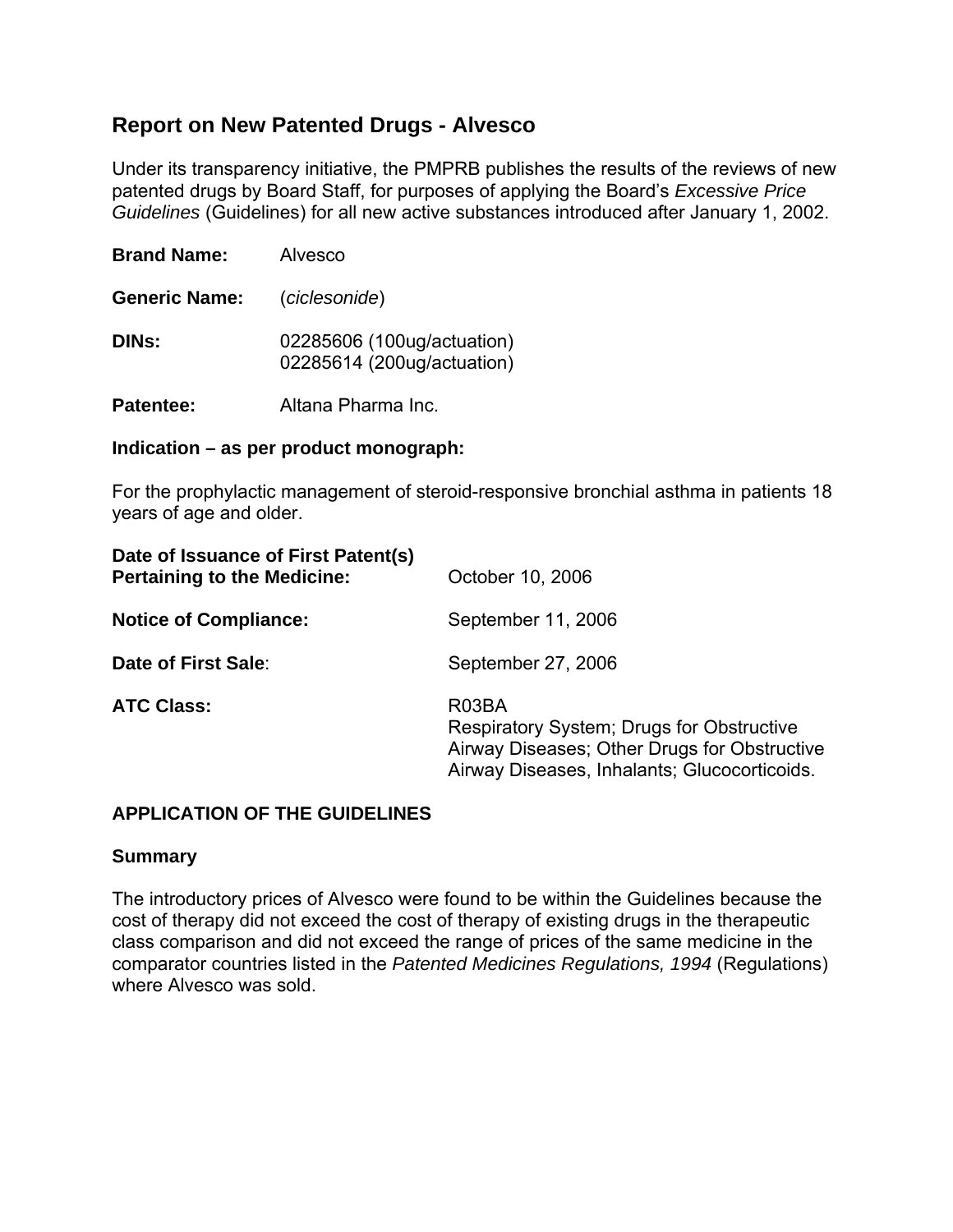## **Scientific Review**

Alvesco is a new active substance and the PMPRB's Human Drug Advisory Panel (HDAP) recommended that Alvesco be classified as a category 3 new medicine (provides moderate, little or no therapeutic over comparable medicines).

The Therapeutic Class Comparison (TCC) test of the Guidelines provides that the price of a category 3 new drug product cannot exceed the prices of other drugs that treat the same disease or condition. Comparators are generally selected from among existing drug products in the same 4th level of the World Health Organization (WHO) Anatomical Therapeutic Chemical (ATC) Classification System that are clinically equivalent in addressing the approved indication. See the Board's *Compendium of Guidelines, Policies and Procedures* for a more complete description of the Guidelines and the policies on TCCs.

The HDAP recommended Flovent (*fluticasone*), Pulmicort Turbuhaler (*budesonide*), and QVAR (*beclomethasone*) as comparators to Alvesco. These active ingredients share the same  $4<sup>th</sup>$  level ATC class, are indicated and used for the prophylactic management of corticosteroid-responsive asthma.

The Guidelines provide that the dosage recommended for comparison purposes will normally not be higher than the maximum of the usual recommended dosage. The recommended comparable dosage regimens for Alvesco and the comparable drug products were based on the respective product monographs and supported by clinical literature.

#### **Price Review**

Under the Guidelines, the introductory price of a new category 3 drug product will be presumed to be excessive if it exceeds the prices of all of the comparable drug products based on the TCC test, or if it exceeds the prices of the same medicine in the seven countries listed in the Regulations.

The introductory prices of Alvesco 100ug and 200ug/actuation were within the Guidelines as the cost per treatment did not exceed the cost per treatment of the comparator medicines.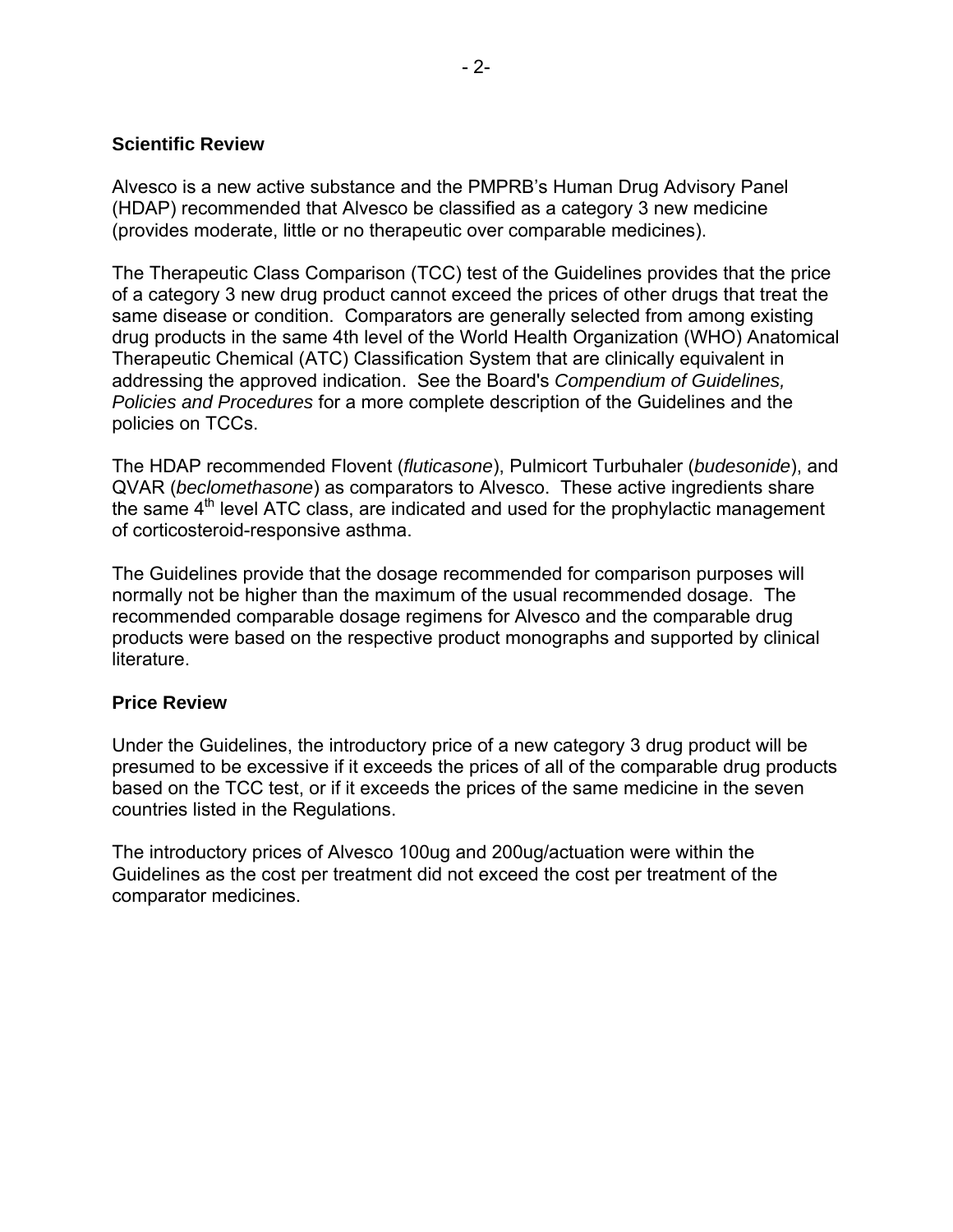| <b>Name</b>                 | <b>Strength</b>   | $-$ - $-$ - $-$<br><b>Dosage</b><br>Regimen | <b>Unit Price</b> | Cost per<br><b>Treatment</b><br>(Daily) |
|-----------------------------|-------------------|---------------------------------------------|-------------------|-----------------------------------------|
| Alvesco                     | 100 <sub>ug</sub> | 200ug/day                                   | $$0.3450^{(1)}$$  | \$0.6900                                |
| (ciclesonide)               |                   |                                             |                   |                                         |
| <b>Flovent Diskus</b>       | 50 <sub>uq</sub>  | 300ug/day                                   | $$0.2200^{(3)}$$  | \$1.3200                                |
| (fluticasone)               |                   |                                             |                   |                                         |
| <b>Flovent Diskus</b>       | 250 <sub>uq</sub> | 250ug/day                                   | $$0.6000^{(3)}$$  | \$0.6000                                |
| (fluticasone)               |                   |                                             |                   |                                         |
| <b>Flovent HFA</b>          | 125 <sub>uq</sub> | 250ug/day                                   | $$0.3000^{(3)}$$  | \$0.6000                                |
| (fluticasone)               |                   |                                             |                   |                                         |
| <b>Pulmicort Turbuhaler</b> | 200 <sub>ug</sub> | 400ug/day                                   | $$0.2955^{(3)}$$  | \$0.5910                                |
| (budesonide)                |                   |                                             |                   |                                         |
| <b>QVAR</b>                 | 100 <sub>uq</sub> | 200ug/day                                   | $$0.2835^{(2)}$$  | \$0.5670                                |
| (beclomethasone)            |                   |                                             |                   |                                         |

## **Introductory Period (September to December 2006)**

| <b>Introductory Period (September to December 2006)</b> |                   |                                 |                   |                                         |  |  |  |
|---------------------------------------------------------|-------------------|---------------------------------|-------------------|-----------------------------------------|--|--|--|
| <b>Name</b>                                             | <b>Strength</b>   | <b>Dosage</b><br><b>Regimen</b> | <b>Unit Price</b> | Cost per<br><b>Treatment</b><br>(Daily) |  |  |  |
| Alvesco                                                 | 200 <sub>ug</sub> | 400ug/day                       | $$0.5700^{(1)}$   | \$1.1400                                |  |  |  |
| (ciclesonide)                                           |                   |                                 |                   |                                         |  |  |  |
| <b>Flovent Diskus</b>                                   | 500ug             | 500ug/day                       | $$1.2000^{(3)}$   | \$1.2000                                |  |  |  |
| (fluticasone)                                           |                   |                                 |                   |                                         |  |  |  |
| <b>Flovent HFA</b>                                      | 250 <sub>ug</sub> | 500ug/day                       | $$0.6000^{(3)}$   | \$1.2000                                |  |  |  |
| (fluticasone)                                           |                   |                                 |                   |                                         |  |  |  |
| <b>Pulmicort Turbuhaler</b>                             | 400ug             | 800ug/day                       | $$0.5318^{(3)}$   | \$1.0635                                |  |  |  |
| (budesonide)                                            |                   |                                 |                   |                                         |  |  |  |
| <b>QVAR</b>                                             | 100 <sub>ug</sub> | 500ug/day                       | $$0.2835^{(2)}$$  | \$1.4175                                |  |  |  |
| (beclomethasone)                                        |                   |                                 |                   |                                         |  |  |  |

**Sources**:

(1) Publicly available price as per the Regulations

(2) Régie de l'assurance maladie du Québec, Décembre 2006

(3) Association québécoise des pharmaciens propriétaires 2006

In 2006, Alvesco was being sold in three countries listed in the Regulations, namely Germany, Switzerland and the UK. In compliance with the Guidelines, the prices of Alvesco in Canada did not exceed the range of prices in those countries. They were the lowest of the international prices.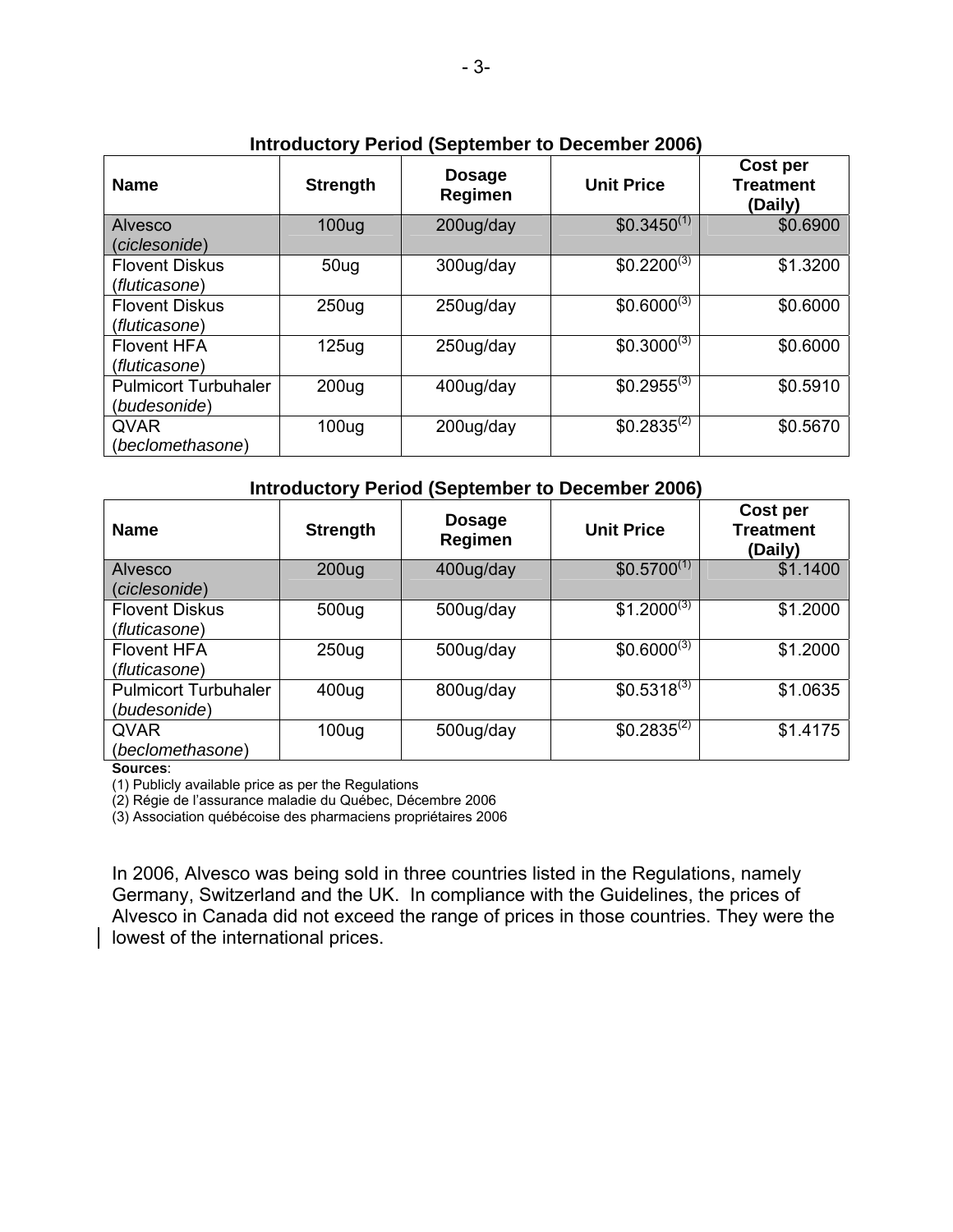*The publication of Summary Reports is part of the PMPRB's commitment to make its price review process more transparent.* 

*Where comparators and dosage regimens are referred to in the Summary Reports, they have been selected by the HDAP for the purpose of carrying out the PMPRB's regulatory mandate, which is to review the prices of patented medicines sold in Canada to ensure that such prices are not excessive.* 

*In its Summary Reports, the PMPRB will also refer to the publicly available prices of comparators provided such prices are not more than 10% above a non-excessive price in which case no price will be made available. As a result, the publication of these prices is for information purposes only and should not be relied upon as being considered within the Guidelines.* 

*The information contained in the PMPRB's Summary Reports should not be relied upon for any purpose other than stated and is not to be interpreted as an endorsement, recommendation or approval of any drug nor is it intended to be relied upon as a substitute for seeking appropriate advice from a qualified health care practitioner.* 

### **References - Alvesco**

- 1. Barnes NC. Reducing oral steroids with inhaled steroids: is that all that can be achieved? Chest 2006;129:1124-5.
- 2. Bateman E, Karpel J, Casale T, et al. Ciclesonide reduces the need for oral steroid use in adult patients with severe, persistent asthma. Chest 2006;129:1176-87.
- 3. Boulet LP, Drollmann A, Magyar P, et al. Comparative efficacy of once-daily ciclesonide and budesonide in the treatment of persistent asthma. Respir Med 2006;100:785-94.
- 4. Buhl R, Vinkler I, Magyar P, et al. Comparable efficacy of ciclesonide once daily versus fluticasone propionate twice daily in asthma. Pulm Pharmacol Ther 2006;19:404-12.
- 5. Chapman KR, Patel P, D'Urzo AD, et al. Maintenance of asthma control by once-daily inhaled ciclesonide in adults with persistent asthma. Allergy 2005;60:330-7.
- 6. Ciclesonide. New Medicines Profile. UK Medicines Information 05/08, June 2005. Available at http://www.druginfozone.nhs.uk/Record%20Viewing/viewRecord.aspx?id=564690.
- 7. Ciclesonide inhalation aerosol for persistent asthma. J Allergy Clin Immunol 2006;117:1194-6.
- 8. Colice GL. The newly developed inhaled corticosteroid ciclesonide for the treatment of asthma. Expert Opin Pharmacother 2006;7:2107-17.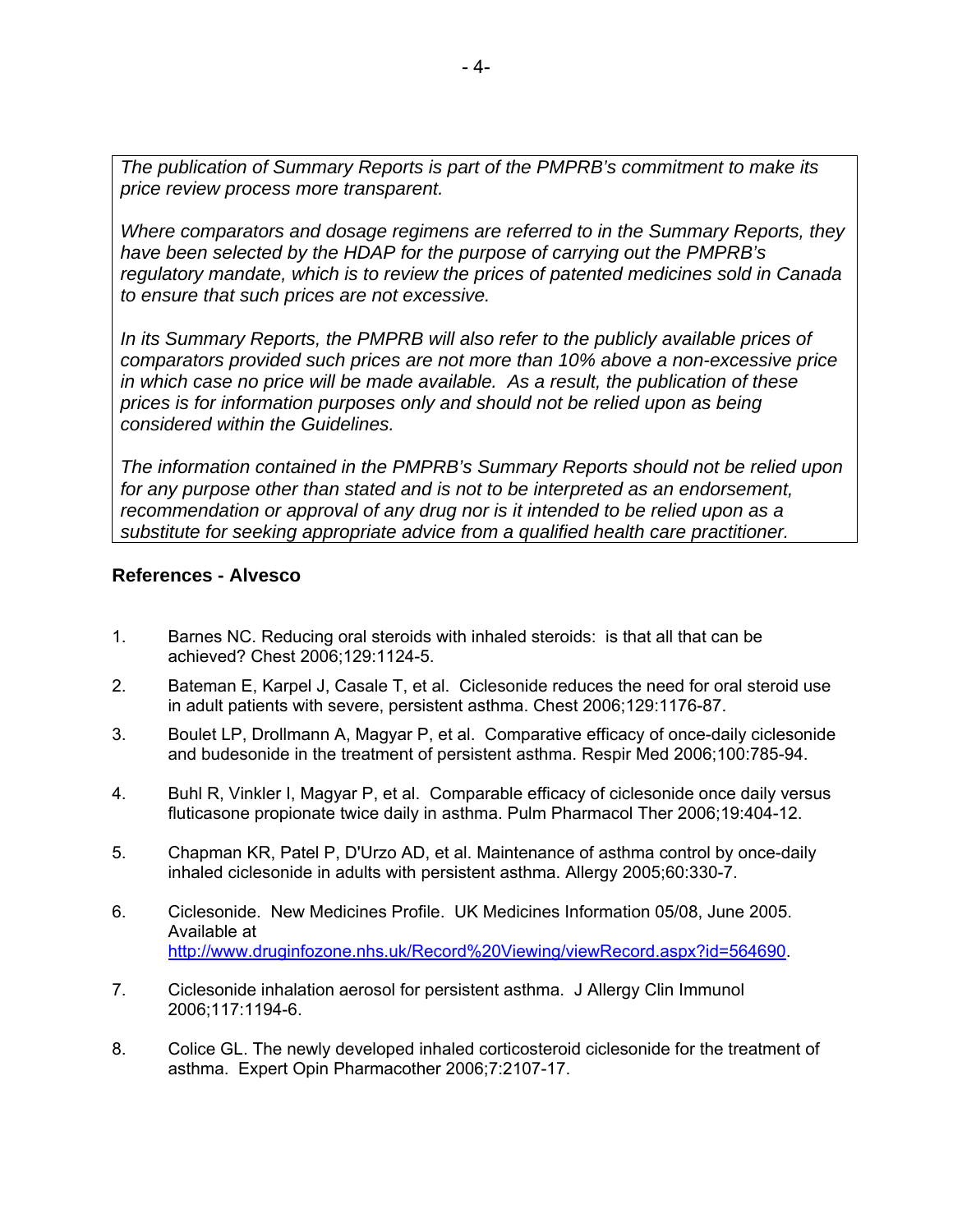- 9. Expert Panel Report: guidelines for the diagnosis and management of asthma. Update on selected topics – 2002. http://www.guideline.gov/summary/summary.aspx?doc\_id=3495&nbr=002721&string=ex pert+AND+panel+AND+report+AND+asthma (accessed January 22, 2007)
- 10. Gauvreau GM, Boulet LP, Postma DS, et al. Effect of low-dose ciclesonide on allergeninduced responses in subjects with mild allergic asthma. J Allergy Clin Immunol 2005;116:285-91.
- 11. Hansel TT, Benezet O, Kafé H, et al. A multinational, 12-week, randomized study comparing the efficacy and tolerability of ciclesonide and budesonide in patients with asthma. Clin Ther 2006;28:906-20.
- 12. Kaliner MA. Pharmacologic characteristics and adrenal suppression with newer inhaled corticosteroids: a comparison of ciclesonide and fluticasone propionate. Clin Ther 2006;28:319-31.
- 13. Langdon CG, Adler M, Mehra S, et al. Once-daily ciclesonide 80 or 320 μg for 12 weeks is safe and effective in patients with persistent asthma. Respir Med 2005;99:1275-85.
- 14. Larsen BB, Nielsen LP, Engelstätter R, et al. Effect of ciclesonide in allergen challenge in subjects with bronchial asthma. Allergy 2003;58:207-12.
- 15. Lee DK, Fardon TC, Bates CE, et al. Airway and systemic effects of hydrofluoroalkane formulations of high-dose ciclesonide and fluticasone in moderate persistent asthma. Chest 2005; 127:851-60.
- 16. Lee DK, Haggart K, Currie GP, et al. Effects of hydrofluoroalkane formulations of ciclesonide 400 μg once daily vs fluticasone 250 μg twice daily on methacholine hyperresponsiveness in mild-to-moderate persistent asthma. Br J Clin Pharmacol 2004;58:26-33.
- 17. Lemière C, Bai T, Balter M, et al. Adult Asthma Consensus Guidelines Update 2003. Can Respir J 2004;11(suppl A):9A-18A.
- 18. Li JT, Oppenheimer J, Bernstein IL, et al. Attaining optimal asthma control: a practice parameter. J Allergy Clin Immunol 2005;116:S3-11.
- 19. Lipworth BJ. Designer inhaled corticosteroids. Are they any safer? Chest 2005;128:1081-4.
- 20. Lipworth BJ, Kaliner MA, LaForce CF, et al. Effect of ciclesonide and fluticasone on hypothalamic-pituitary-adrenal axis function in adults with mild-to-moderate persistent asthma. Ann Allergy Asthma Immunol 2005;94:465-72.
- 21. Meltzer EO, Derendorf H. The systemic safety of inhaled corticosteroid therapy: a focus on ciclesonide. Ann Allergy Asthma Immunol 2006;97:149-157.
- 22. Niphadkar P, Jagannath K, Joshi JM, et al. Comparison of the efficacy of ciclesonide 160 µg QD and budesonide 200 µg BID in adults with persistent asthma: a phase III, randomized, double-dummy, open-label study. Clin Ther 2005;27:1752-63.